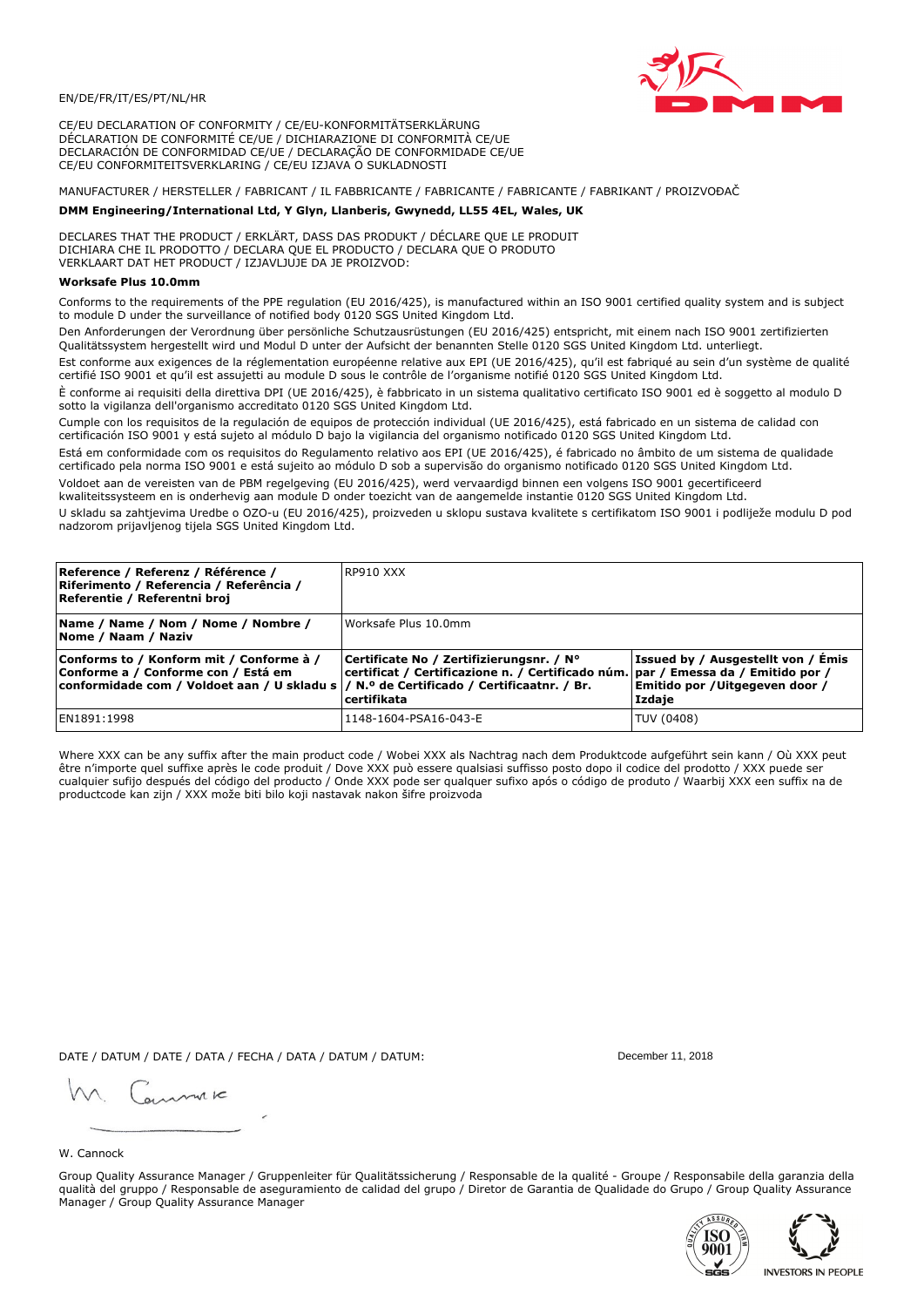

CE/EU-SAMSVARSERKLÆRING / CE/EU-FÖRKLARING OM ÖVERENSSTÄMMELSE CE/EU-VAATIMUSTENMUKAISUUSVAKUUTUS / CE/EU-OVERENSSTEMMELSESERKLÆRING DEKLARACJA ZGODNOŚCI WE/UE / CE/EU PROHLÁŠENÍ O SHODĚ CE/EÚ VYHLÁSENIE O ZHODE / DIKJARAZZJONI TA' KONFORMITÀ TAL-KE/UE

PRODUSENT / TILLVERKAREN / VALMISTAJA / PRODUCENT / PRODUCENT / VÝROBCE / VÝROBCA / IL-MANIFATTUR

### DMM Engineering/International Ltd, Y Glyn, Llanberis, Gwynedd, LL55 4EL, Wales, UK

ERKLÆRER AT PRODUKTET / INTYGAR ATT PRODUKTEN / VAKUUTTAA, ETTÄ TÄMÄ TUOTE / ERKLÆRER, AT PRODUKTET / OŚWIADCZA, ŻE<br>WYRÓB / PROHLAŠUJE, ŽE PRODUKT / VYHLASUJE, ŽE VÝROBOK / JIDDIKJARA LI L-PRODOTT:

Overholder kravene i PVU-forordningen (EU 2016/425), er produsert innenfor et ISO 9001-sertifisert kvalitetssystem og er underlagt modul D<br>under overvåkning av teknisk kontrollorgan 0120 SGS United Kingdom Ltd.

Uppfyller kraven för PPE-reglerna (EU 2016/425), tillverkas inom ett ISO 9001-certifierat kvalitetssystem och är föremål för modul D under övervakning av anmält organ 0120 SGS United Kingdom Ltd.

Noudattaa henkilönsuojaimia koskevan asetuksen (EU 2016/425) vaatimuksia, on valmistettu ISO 9001 -sertifioidun laatujärjestelmän mukaisesti ja että siihen sovelletaan ilmoitetun laitoksen 0120 SGS United Kingdom Ltd.:in alaista D-moduulia.

Overholder kravene i forordningen om personlige værnemidler (EU 2016/425), er fremstillet i inden for det certificerede ISO 9001kvalitetssystem, og er underlagt modul D under overvågning af det bemyndigede organ 0120 SGS United Kingdom Ltd.

Spełnia wymogi rozporządzenia w sprawie środków ochrony indywidualnej (UE 2016/425), jest produkowany w ramach systemu jakości zgodnego z ISO 9001 i podlega modułowi D pod nadzorem jednostki notyfikowanej 0120 SGS United Kingdom Ltd.

Zařízení splňuje požadavky nařízení o osobních ochranných prostředcích 2016/425, je vyrobeno v systému řízení jakosti certifikovaném podle normy ISO 9001 a podléhá modulu D pod dohledem notifikované osoby č. 0120, SGS United Kingdom Ltd.

Spĺňa požiadavky Nariadenia Európskeho parlamentu a Rady (EÚ) 2016/425 o osobných ochranných prostriedkoch, je vyrobený v rámci systému kvality certifikovaného podľa normy ISO 9001 a podlieha modulu D pod dohľadom notifikovaného orgánu č. 0120, SGS Únited Kingdom Ltd. Jikkonforma mar-rekwiżit tar-Regolament dwar il-PPE (UE 2016/425), u huwa manifatturat f'sistema ta' kwalità certifikata għall-ISO 9001 u soggett ghall-modulu D taht is-sorveljanza tal-korp notifikat 0120 SGS United Kingdom Ltd.

| <b>Referanse / Referens / Viite / Reference / Nr RP910 XXX</b><br>referencyjny / Reference / Značka /<br>Referenza                                                  |                                                                                                                                            |                                                                                                         |
|---------------------------------------------------------------------------------------------------------------------------------------------------------------------|--------------------------------------------------------------------------------------------------------------------------------------------|---------------------------------------------------------------------------------------------------------|
| Navn / Namn / Nimi / Navn / Nazwa /<br> Jméno / Názov / Isem                                                                                                        | Worksafe Plus 10.0mm                                                                                                                       |                                                                                                         |
| Overholder / Uppfyller kraven för / Vakuus<br>myönnetty perustuen standardiin: /<br>Overholder / Spełnia wymogi / Je ve shodě s<br>/ Je v zhode s / Jikkonforma ma' | Sertifikatnr. / Certifikatnr. / Sertifikaattinro /<br>Certifikat nr. / Certyfikat nr / Č. certifikátu /<br>C. certifikátu / Certifikat Nru | Utstedt av / Utfärdat av /<br>Myöntänyt / Udstedt af / Wydany<br>przez / Vydal / Vydal / Mahrug<br>minn |
| EN1891:1998                                                                                                                                                         | 1148-1604-PSA16-043-E                                                                                                                      | TUV (0408)                                                                                              |

Der XXX kan være ethvert suffiks etter produktkoden / Där XXX kan vara valfri ändelse efter produktkoden / Jossa XXX voi olla mikä tahansa tuotekoodin jälkeen tuleva liite. / Hvor XXX kan være ethvert suffiks efter produktkoden / gdzie XXX może być dowolnym przyrostkiem po kodzie produktu / Kde XXX může být jakákoliv přípona za kódem produktu / Kde XXX môže byť akákoľvek prípona za kódom výrobku. / Fejn XXX jista jkun kwalunkwe suffiss wara l-kodici tal-prodott

DATO / DATUM / PÄIVÄMÄÄRÄ / DATO / DATA / DATUM / DÁTUM / DATA:

December 11, 2018

annuic

W. Cannock

Group Quality Assurance Manager / Group Quality Assurance Manager / Group Quality Assurance Manager / Group Quality Assurance Manager / Kierownik ds. Zarządzania Jakością Grupy / Group Quality Assurabce Manager / Manažér riadenia kvality v rámci skupiny / Maniger tal-Assigurazzjoni tal-Kwalità tal-Grupp